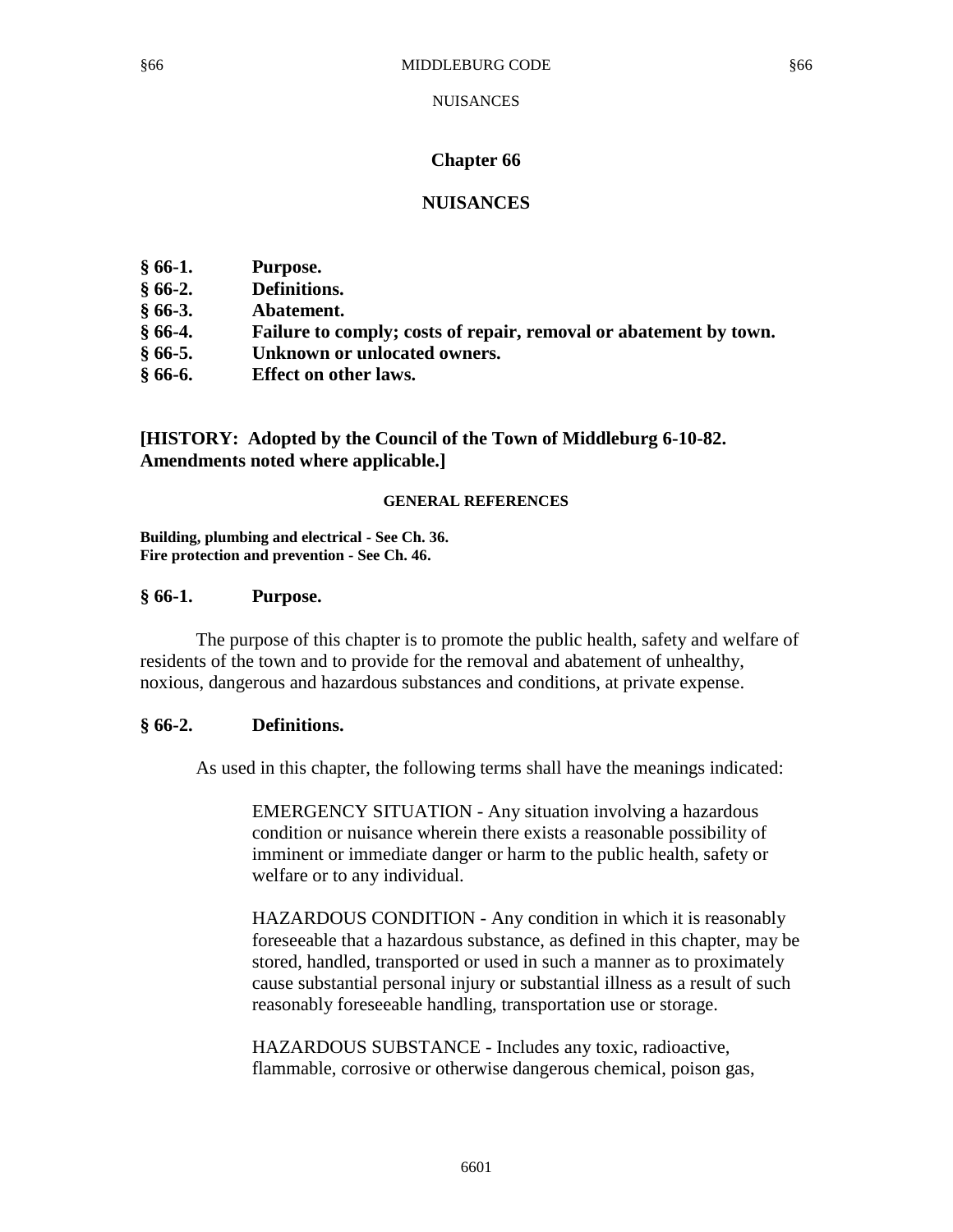#### §66 MIDDLEBURG CODE §66

#### NUISANCES

element, mineral or other substance or combination or mixture of substances.

NUISANCE - Anything unwholesome, dangerous, offensive or unhealthy, which constitutes a menace to the health and safety of the public, or any structure which, due to a structural defect or dilapidation, has become dangerous to life or property.

OWNER - Includes both the owner or part owner of property on which the hazardous condition or nuisance is located, and the occupant or lessee of such property if the property is leased, where such occupant or lessee is responsible, in whole or in part, for creating or maintaining the hazardous condition or nuisance. The legal owner of such property shall, in all events, be responsible for the cost of removing, repairing, abating or obviating such hazard or nuisance and, where applicable, a lessee or occupant shall share mutual responsibility with the owner for such costs.

PERSON - Includes any individual, partnership, firm or corporation.

### **§ 66-3. Abatement.**

- A. Notice and hearing. **[Amended 7-8-82]**
	- (1) Upon information and determination that a person is creating, maintaining or permitting to exist on any property owned or occupied by such person any nuisance or hazardous condition, as defined in this chapter, the Town Administrator shall issue written notice of the specific nature of the nuisance or hazardous condition to the owner or occupant of such property. Such written notice shall contain an order requiring such persons, within a reasonable time, to abate, remove, repair or obviate the hazardous condition or nuisance, such notice and order to be sent by certified mail to the last known post office address of the owner or occupant.
	- (2) Any person so notified shall have the right to request a hearing before the Town Council by sending a written request for such hearing to the Administrator within five (5) days of the receipt of the notice of the nuisance or hazardous condition. The hearing shall be held as soon as possible after receipt of the written request therefor, but not later than the next regularly scheduled Council meeting. At such hearing, the Council shall determine whether, in fact, a nuisance or hazardous condition exists, and if so, whether the person who has received the notice and order is responsible, in whole or in part, under this chapter, for the abatement of such condition. Such person may present relevant evidence, may call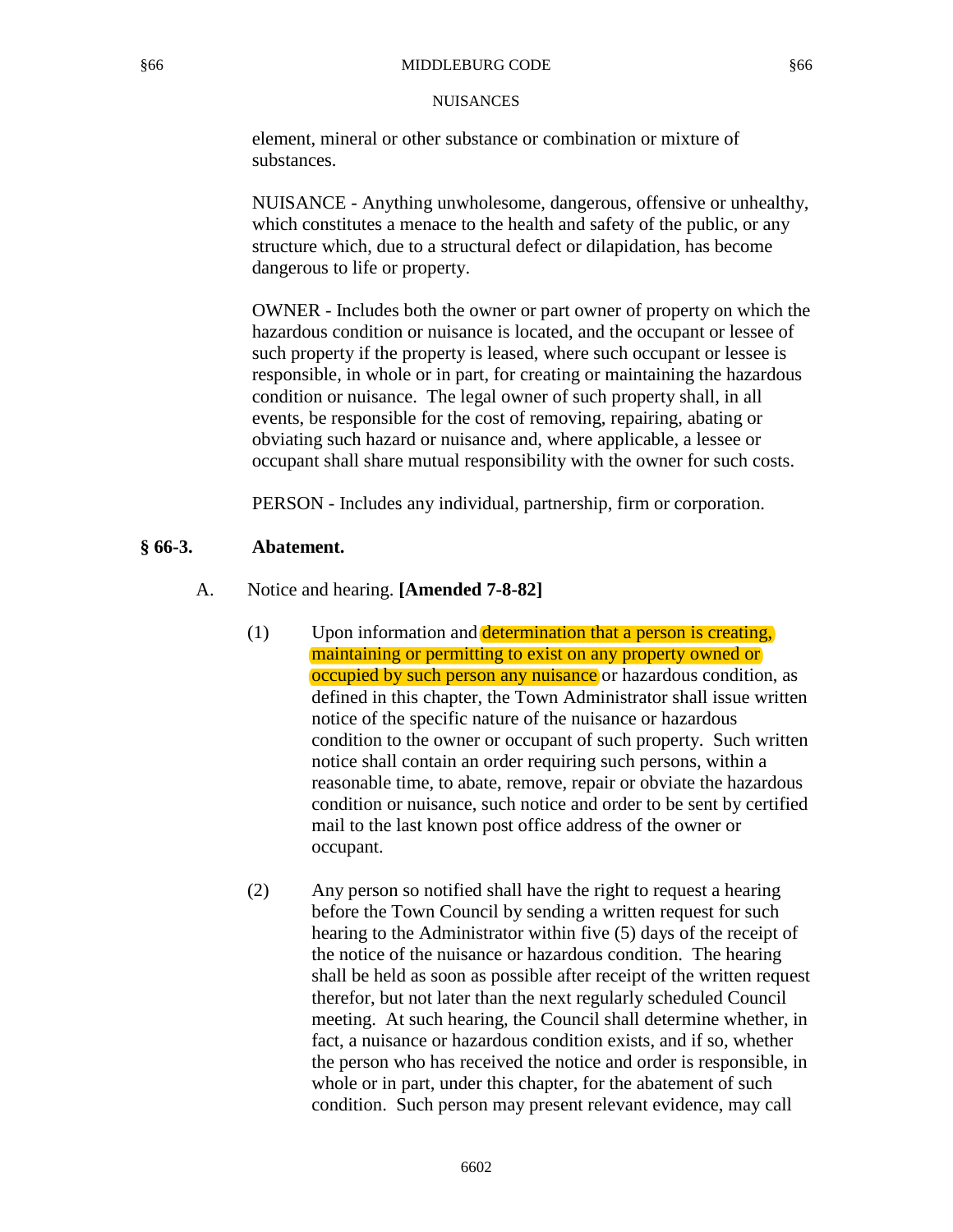#### §66 MIDDLEBURG CODE §66

### NUISANCES

witnesses and may be represented by counsel at such hearing. The Administrator shall notify such owner of the Council's findings and decision in writing.

- (3) In the event of an emergency situation, such hearing may be held following the abatement, removal or repair of the emergency situation.
- B. Time to correct or eliminate violation. The time within which the owner or occupant must abate, repair, remove or obviate the nuisance or hazardous condition shall include a reasonable period necessary to permit correction and elimination of the violation, taking into account the actual time required for completion of the work, as well as the extent of hazard to the public caused by the nuisance or hazardous condition.
- C. Summary abatement. In addition to the other remedies prescribed by this chapter, if it is determined that a hazardous condition or nuisance is likely to have an immediate adverse effect upon public health or safety, then the Town Administrator may order such condition to be summarily abated by the town in a prudent manner.

## **§ 66-4. Failure to comply; costs of repair, removal or abatement by town.**

- A. If an owner or occupant of property notified under §§ 66-3 fails, refuses or neglects to comply with the notice and order within the time allowed, the Administrator may cause the nuisance, hazardous condition or emergency situation to be promptly abated; obviated, removed or repaired in a reasonably prudent and economical manner, at town expense. The Administrator may, with Council approval, contract with any private person to obviate or abate such nuisance, hazardous condition or emergency situation.
- B. If the nuisance, hazardous condition or emergency situation is repaired, removed, obviated or abated at town expense, all such costs and expenses shall be charged to and paid by the owner of the property, and may be collected by the town as taxes and levies are collected. Every charge authorized by this subsection with which the owner of any such property has been assessed and which remains unpaid shall constitute a lien against such property and such lien shall be recorded in the judgment lien docket book in the Clerk's office of the Circuit Court.

## **§ 66-5. Unknown or unlocated owners.**

If the Town Administrator, after a reasonable search, is unable to identify or ascertain the whereabouts of the lawful owner of property on which a violation exists, and after the notice and order required by §§ 66-3 have been sent to the last known post